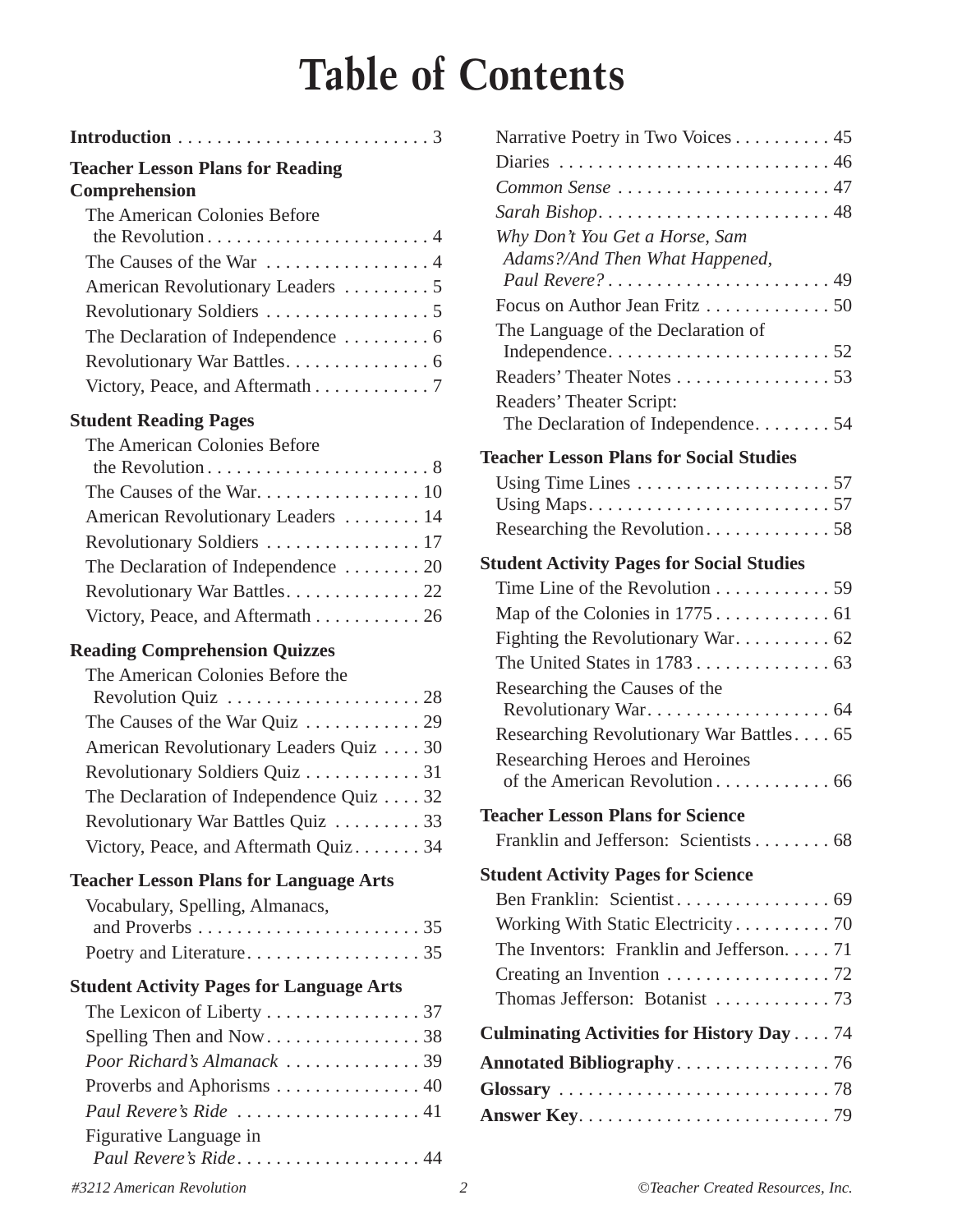

## **Narrative Poetry in Two Voices**

Reading poetry aloud with a friend is a special way to enjoy poetry. In this type of presentation, two or more students recite a poem together, reciting alternate verses or stanzas throughout the poem and reading some sections together as a choral reading. Use *Paul Revere's Ride* on the previous pages as an example for dividing your own poem.

This technique can be used with any poem but it is especially effective with ballads and story poems like *Paul Revere's Ride*, *Annabel Lee*, and *The Charge of the Light Brigade*. For poems written to be read in two voices, use Paul Fleishman's Newbery Award-winning *Joyful Noise*, a collection of poems about insects.

#### **Assignment**

With a partner, select a poem from the list below or one that your teacher has provided or approved. Choose a poem that appeals to you because of the rhyme, rhythm, or subject matter. Divide the poem into parts so that you and your partner can recite the poem back and forth together. Choose at least a few lines that both of you will recite aloud together and do the following.

- 1. Copy your poem so that each of you has a copy to work with.
- 2. Practice together so that you have the same speed, volume, and pace.
- 3. Underline words which should receive special emphasis and try to get a feel for the force and flow of the poetic language.
- 4. Practice several times over the course of a week or more.
- 5. Recite the poem for the class.

#### **Suggested Poems**

*An Old-Time Sea Fight*. Walt Whitman. *Annabel Lee*. Edgar Allan Poe. *The Ballad of the Oysterman*. Oliver Wendell Holmes. *Barbara Frietchie*. John Greenleaf Whittier. *The Bells*. Edgar Allan Poe. *Casey at the Bat*. Ernest Lawrence Thayer. *Casey Jones*. Anonymous. *The Charge of the Light Brigade*. Lord Alfred Tennyson. *The Cremation of Sam McGee*. Robert W. Service. *The Death of King Arthur*. Lord Alfred Tennyson. *Eldorado*. Edgar Allan Poe. *Epitaph for a Concord Boy*. Stanley Young. *The Highwayman*. Alfred Noyes. *John Henry*. Anonymous. *Lochinvar*. Sir Walter Scott. *Lord Randall*. Anonymous. *Ode to Billy Joe*. Bobbie Gentry. *The Skeleton in Armor*. Henry Wadsworth Longfellow. *The Walrus and the Carpenter*. Lewis Carroll.